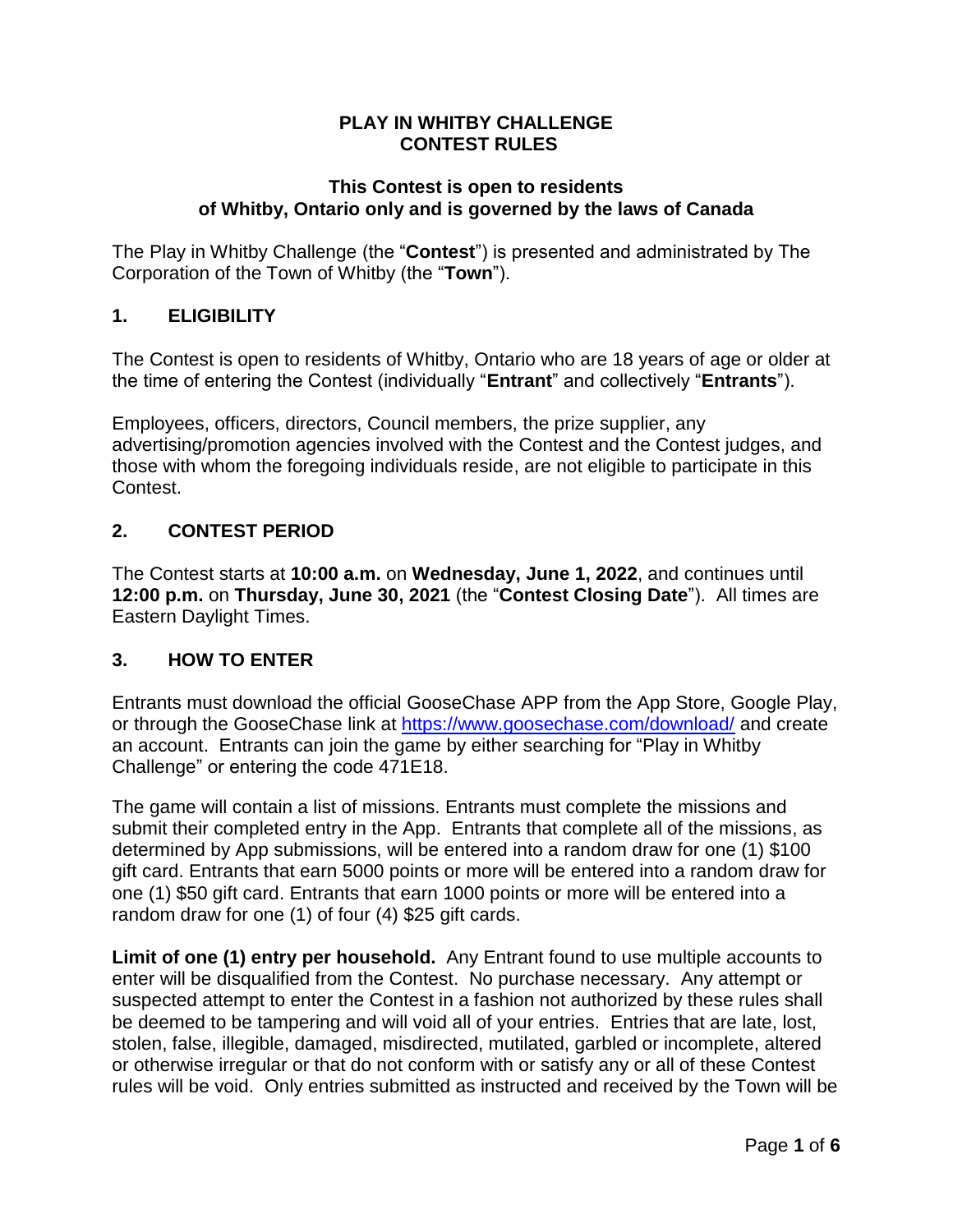considered. Proof of entry transmission shall not constitute proof of receipt. The sole determinant of time for valid entry in this Contest will be the Contest server machines.

### **4. PRIZE**

Entrants are eligible to win one (1) of six (6) Canadian Tire gift cards. Prizes will be awarded as follows via a random draw:

| Prize draw for completing all missions:                                            | \$100.00 gift card |
|------------------------------------------------------------------------------------|--------------------|
| Prize draw for earning 5000 points or more:                                        | \$75.00 gift card  |
| Prize draw for earning 1000 points or more: one (1) of four (4) \$25.00 gift cards |                    |

Any costs or expenses incurred by the winners in claiming or using their prize, not specifically described as part of the prize, are the sole responsibility of the winner. Without limiting the generality of the foregoing, internet fees and data plans are not included in the prizes and are the winner's sole responsibility.

The Contest prize may not be exactly as advertised. The approximate retail value indicated above for each prize is the approximate retail value of each prize at the launch of the Contest. No financial compensation will be made or required if actual prize value is lower than the prize value quoted in these rules.

#### **5. DRAW**

A random draw from all eligible entries received will be made on Thursday, June 30, 2022 by a representative of the Town, or by an independent agency mandated by the Town, at the offices of the Town's Strategic Initiatives Division (Town Hall, 575 Rossland Road East, Whitby) or at the offices of the independent agency or via email and/or video conferencing due to COVID-19 restrictions. The selected Entrants will be contacted through the App, from which their entry was submitted.

# **6. CONFIRMATION OF WINNER**

The selected Entrant will be disqualified and required to forfeit any claim on a Contest prize if he or she cannot be reached within five (5) business days following the first attempt of contact, or if the terms set forth in these Contest rules are not adhered to. If the selected Entrant cannot be reached within five (5) business days following the first attempt of contact, or there is a return of any notification as undeliverable, then the selected Entrant will be disqualified and an alternate eligible Entrant will be randomly selected from among the remaining eligible entries. This process will be repeated until one (1) selected eligible Entrant has been successfully contacted in accordance with these Contest rules, or there are no more remaining eligible entries. Once the selected Entrant responds to the notification that they has been selected to receive the prize, the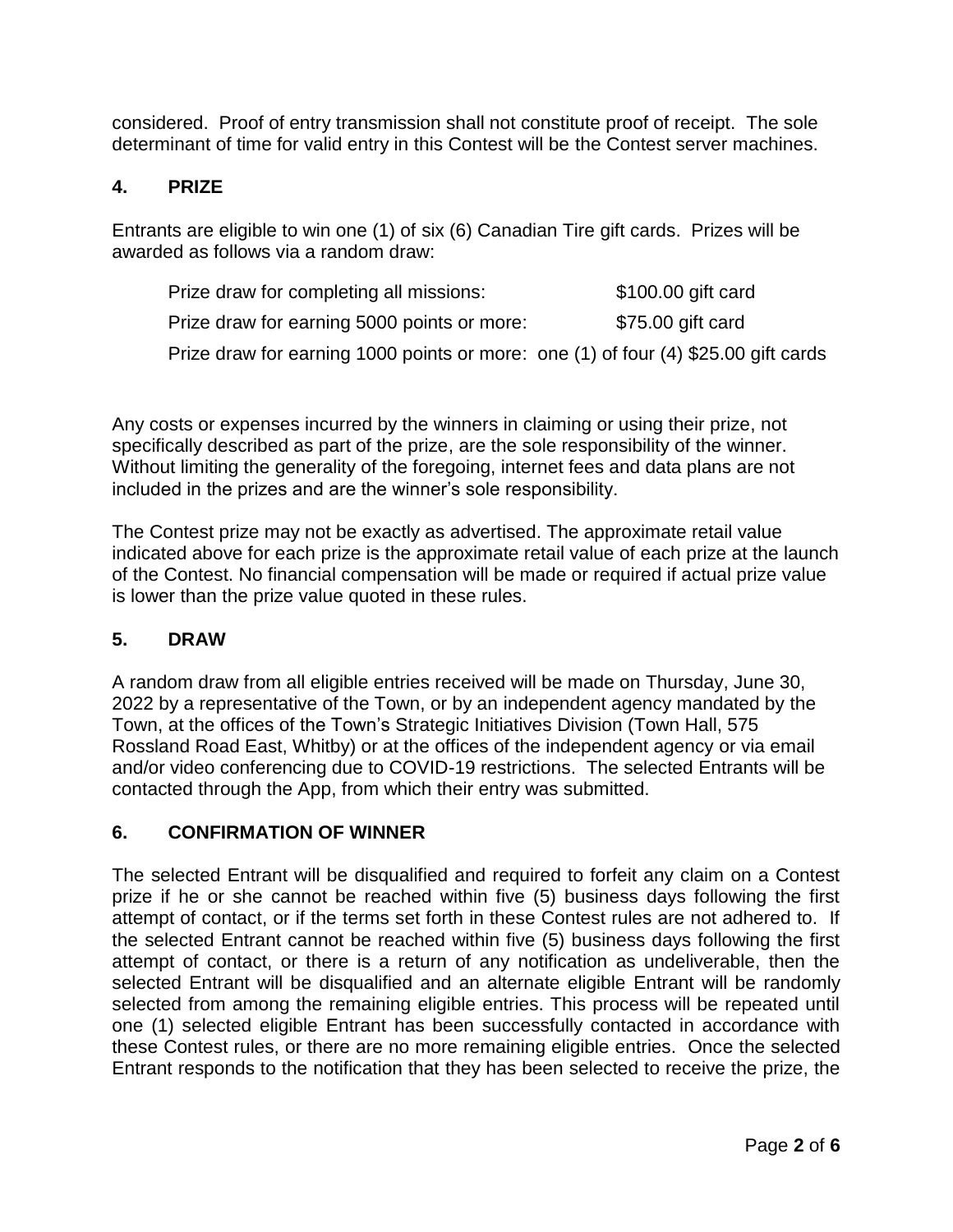selected Entrant must claim the Contest prize at least seven (7) business days from the date of notification or on a mutually agreed upon date.

### **7. DETERMINATION OF WINNER**

To be declared a winner, the selected Entrant must: (a) correctly answer a time-limited, mathematical skill-testing question; and (b) be in full compliance with these Contest rules (including providing proof of age and residency or business ownership in Whitby, Ontario), together with any other documentation as may reasonably be required by the Town in its sole discretion.

# **8. ACCEPTANCE OF PRIZE**

The prize must be accepted as awarded and is not transferable, redeemable, refundable or exchangeable for cash and not replaceable if lost/stolen. The Town reserves the right to substitute a prize, in whole or in part, with a prize of at least equal value in the event of the unavailability, for whatever reason, of the advertised prize.

#### **9. RULINGS**

Decisions and rulings of the Town and/or its representatives, including any independent agency mandated by the Town for the purpose of the draw, are final and binding without appeal in all matters related to this Contest and the awarding of the prize, including, without limitation, any decisions regarding the eligibility/disqualification of Entrants and/or entries.

#### **10. ODDS OF WINNING**

Odds of winning depend on the number of eligible entries received.

#### **11. RELEASE OF LIABILITY / CONSENT TO PUBLICITY**

By accepting the Contest prize, the winner: (a) confirms compliance with these Contest rules; (b) acknowledges that the prize is not transferable and must be accepted as awarded or otherwise except where stated; (c) consents to the use of their name, entry, voice, statements, photographs, pictures and/or other likenesses for publicity, advertising or informational purposes in any medium or format carried out by the Town and/or advertising/news agencies regarding the Contest or the prize, without further notice or compensation; and (d) releases the Town, its affiliates, advertising and promotional agencies, the suppliers of materials or services related to the Contest, and all of its elected and appointed officials, employees, and agents (collectively the "**Releasees**") from and against all liability in connection with the Contest and/or the awarding and/or use of the Contest prize.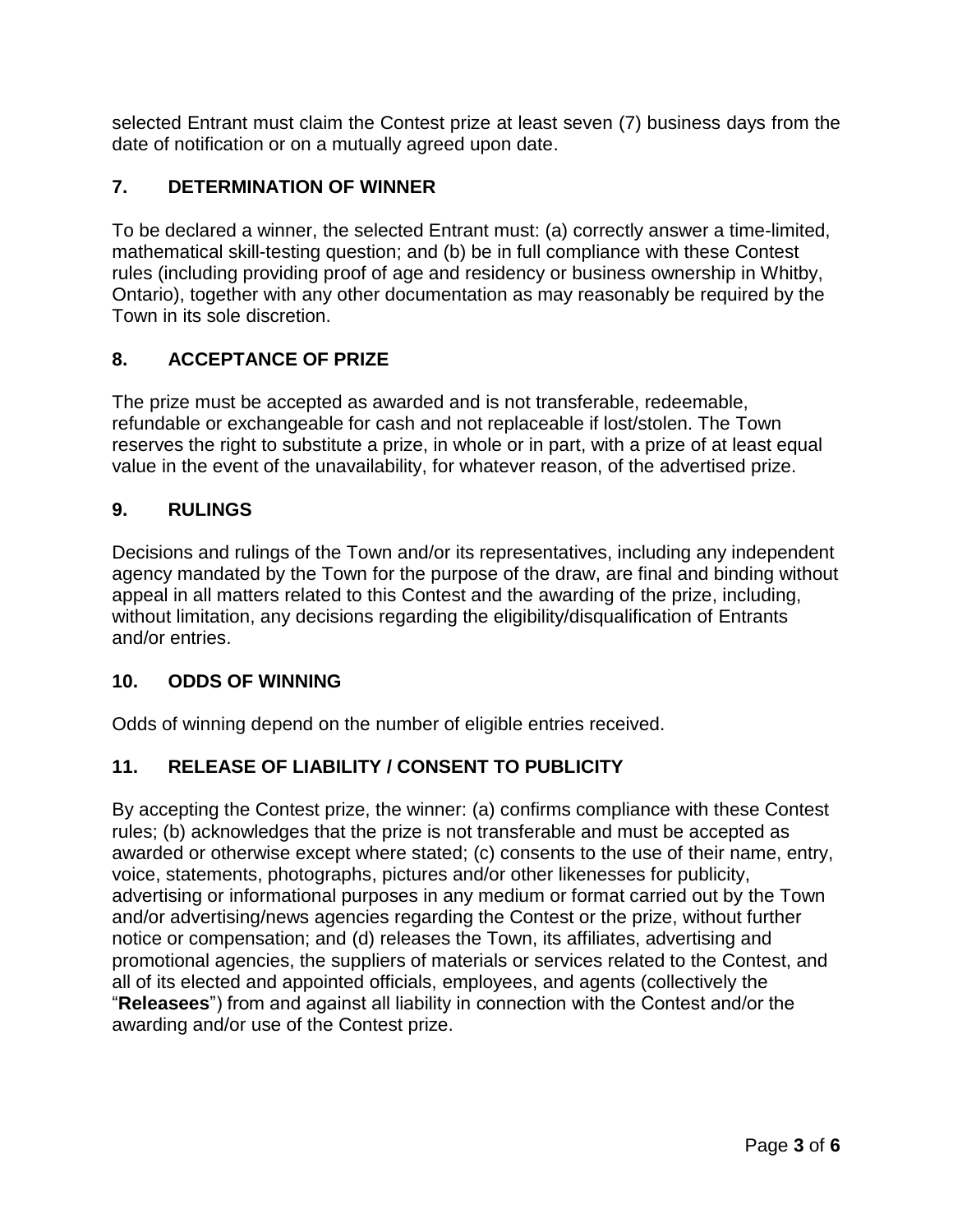### **12. LIMITATION OF LIABILITY**

The Releasees do not assume any responsibility, and each Entrant releases the Releasees from any and all claims, actions, damages, demands and liabilities of whatever nature or kind arising out of or in connection with the Entrant's participation or attempted participation in the Contest and the Contest prize, including, without limitation: the administration of the Contest; the selection and confirmation of the Contest winner; the arranging, awarding and use of the Contest prize; the printing or advertising of the Contest; telephone, electronic, hardware or software program, network, internet or computer malfunctions, failures or difficulties; any injuries, losses or damages of any kind whatsoever caused by the Contest prize or resulting from the acceptance, possession or use of the Contest prize, or from participation in the Contest; and, any printing or typographical errors in any materials associated with the Contest.

## **13. CONTEST RULES AND APPLICABLE LAWS**

The Contest will be run in accordance with these Contest rules, which shall be subject to amendment by the Town without notice or liability to the Entrant. Entrants must comply with these Contest rules and will be deemed to have received and understood these rules by participating in the Contest. The terms of the Contest, as set out in these rules, are not subject to amendment or counter-offer, except as set out herein. This Contest is subject to all applicable federal, provincial, and municipal laws and regulations. All entries submitted become the property of the Town, which assumes no responsibility for lost, delayed, incomplete, or misdirected entry.

#### **14. PRIVACY**

The Town may be collecting personal data about Entrants for the purpose of administering this Contest, and is bound by the *Municipal Freedom of Information and Protection of Privacy Act*, R.S.O. 1990, c. M.56, as amended. Personal information provided by Entrants, such as their name, postal code, Social Media account information, and email addresses, will not be sold or shared with any third party. This information is treated as confidential and will be used only for the purposes of the Contest. All personally identifiable information collected during the Entrant's participation in the Contest will be collected and used by the Town for the proper administration and fulfillment of the Contest, as described in these Rules, and in accordance with the Town's Privacy Policy. Entrants may review the Town's Privacy Policy, which is available on the Town's website at [www.whitby.ca/en/privacy.asp,](http://www.whitby.ca/en/privacy.asp) for information on how the Town collects, uses, and discloses personal information.

#### **15. CANCEL AND AMEND**

The Town reserves the right to cancel, modify, or suspend this Contest or to amend the Contest rules at any time and in any way, without prior notice, for any reason whatsoever. Without limiting the foregoing, if for any reason the Contest is not capable of running as originally planned, for example as a result of tampering or infection by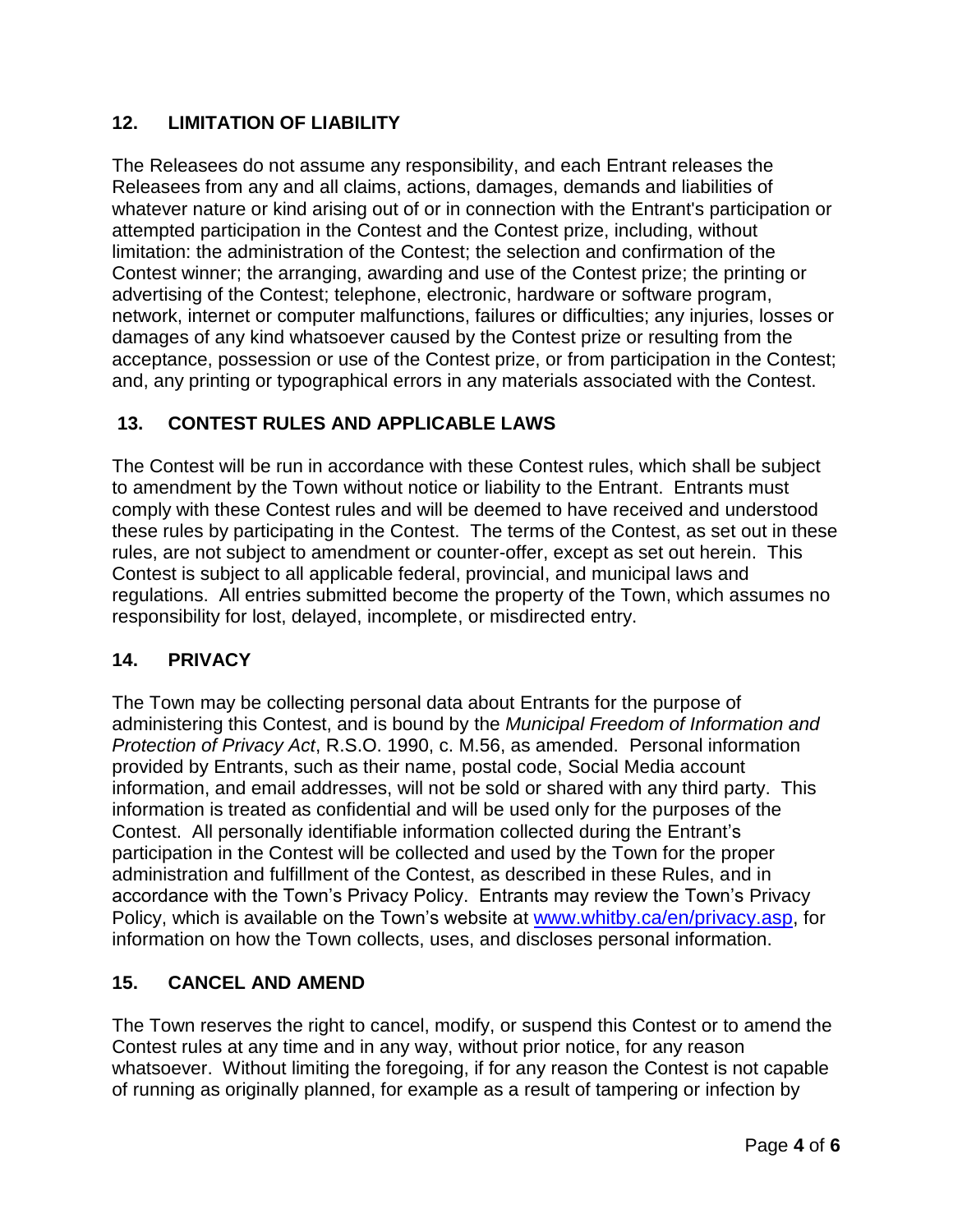computer virus, bug, corruption, security breach, or other cause beyond the Town's reasonable control, the Town reserves the right to cancel or suspend the Contest and/or conduct a random draw from all previously received eligible entries.

# **16. PRIZE PROVIDED "AS IS"**

Except as expressly warranted herein, the Contest prize is provided "as is" without further warranty of any kind.

# **17. CONDUCT**

The Town reserves the right, in its sole and absolute discretion, to disqualify without notice any Entrant that it finds to be: (a) violating the Contest rules; (b) tampering or attempting to tamper with the entry process or the operation of the Contest or any Contest website; (c) acting in an unsportsmanlike or disruptive manner, or with the intent to annoy, abuse, threaten or harass any other person; or (d) attempting to undermine the legitimate operation of the Contest. Any attempt by an Entrant or any other individual to undermine the legitimate operation of this Contest may be a violation of criminal and/or civil laws. Should any such attempt be made, the Town reserves the right to seek remedies and damages to the fullest extent permitted by law, including criminal prosecution, and to ban or disqualify an Entrant from this Contest and any future contests.

# **18. IDENTITY OF ENTRANT**

If a dispute arises regarding the identity of any online Entrant, the online entry will be deemed to have been submitted by the authorized account holder of the email account provided at the time of entry. The individual assigned to the email account by the organization responsible for assigning email accounts for the domain associated with the submitted email account, is considered the authorized account holder. A selected Entrant may be required to provide proof that they are the authorized account holder of the email account associated with the selected entry. All online entries must be submitted from a valid email account. If the name of the authorized email account holder does not accord with the full name of the Entrant, the entry may be disqualified at the Town's sole and absolute discretion.

# **19. INTELLECTUAL PROPERTY**

All intellectual property, including, without limitation, all trade-marks, trade names, logos, designs, promotional materials, web pages, source code, drawings, illustrations, slogans and representations are owned by the Town or Twitter, as the case may be. All rights are reserved. Unauthorized copying or use of any copyrighted material or intellectual property without the express written consent of its owner is strictly prohibited.

GooseChase and the GooseChase logo are trademarks of GooseChase Adventures Inc. or its affiliates. App Store and the App Store logo are trademarks of Apple Inc. or